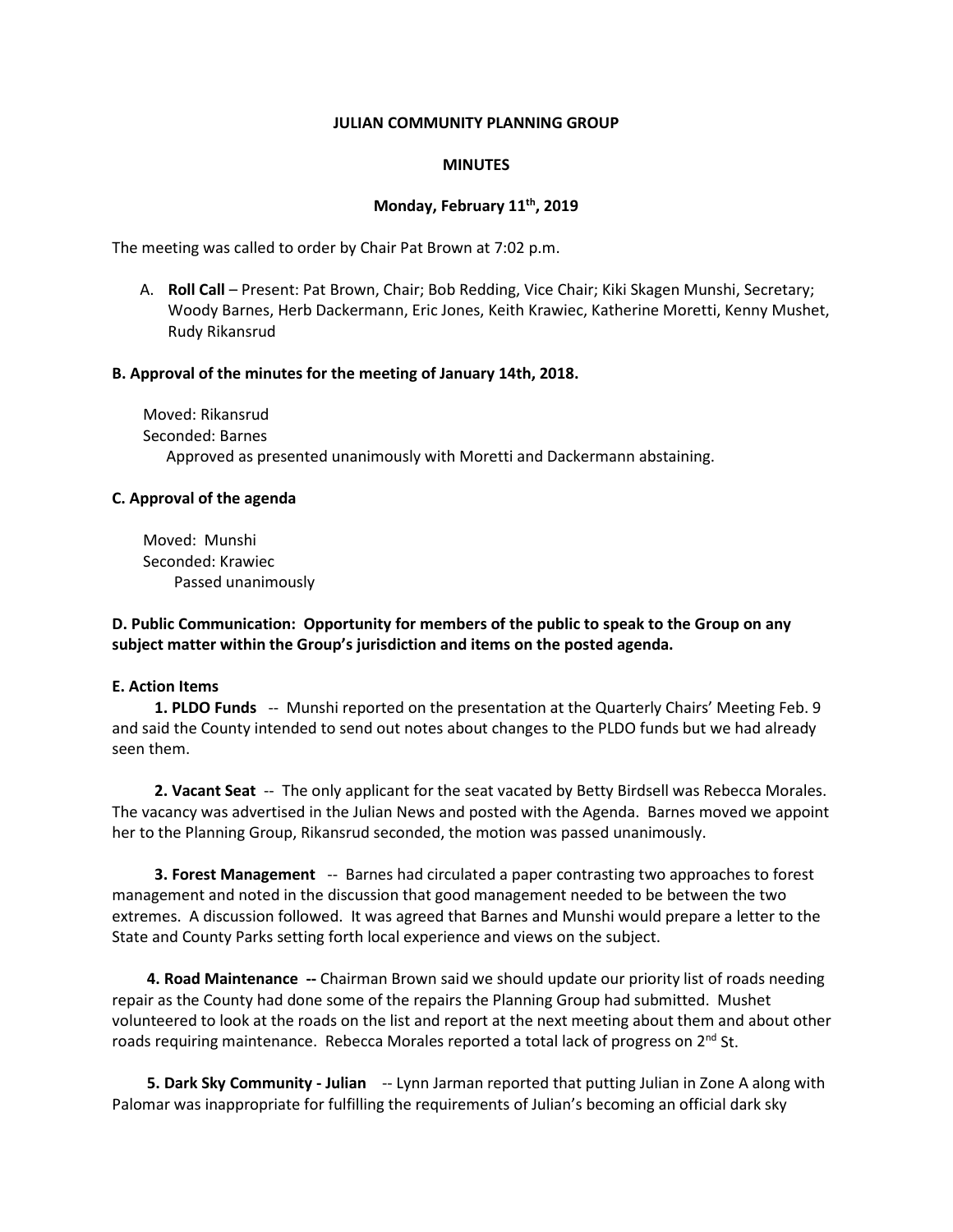community so the application is not moving forward as part of the County Zoning cleanup. Bill Siino gave a longer report on what being a dark sky community would mean for Julian and what it would entail. No action required at this point.

# **6. Ryan Cross; APN 248-060-33-00; 4381 Highway 78, Santa Ysabel, 92070; Commercial building**

The Crosses presented a new building plan with the building situated at the back of the property rather than the side and with much more detail. Barnes noted that it was possible that the leach field from the cabin on the next door property could be on their land and they would need to take care with their septic. Barnes moved that the plan be accepted as presented with a waiver of the Site Plan. Krawiec second the motion and it was passed unanimously.

# **7. Architectural Review Board – 2 vacant seats**

This item was postponed until the next meeting.

# **F. Group Business**

**1. Announcements and correspondence received** 

None

#### **2. Discussion items**

 **a. Caltrans – East bound –**

 **1) two signs – Santa Theresa entrance;** 

 Caltrans is apparently going to put in pull-outs on eastbound 78 first, then perhaps do westbound. It was agreed that we should send a letter of appreciation for this work and, in it, to express the need for subsequent work on the westbound side.

 **2) working on report for proposals #6 and #7; and 3) #13 Pine Hills Road – tree trimmed, sign for SDG&E in way.** 

The proposals are for road maintenance.

 **b. Annual Training for Planning Group Members; February 2nd @ 8:30 am, Lakeside; Form 700 due.** 

# **c. ADU fees waived for TIF, parks, building and septic.**

Discussed last meeting, remove from agenda.

#### **3. Subcommittee reports**

# **a. San Dieguito River Valley Park Citizens Advisory Committee; Friday, February 1st, 2019 (Herb Dackermann)**

 The Committee met and went over the plans for 3 new miles of trails as well as a plan to build a Ranger station at the beginning of the trail, on the Coast.

# **4. Meeting updates**

 **a. BOS and PC Hearings**

 **b. Future Group Meeting Dates (March 11th, 2019)** 

# **G. Adjournment**

Moved -- Mushet